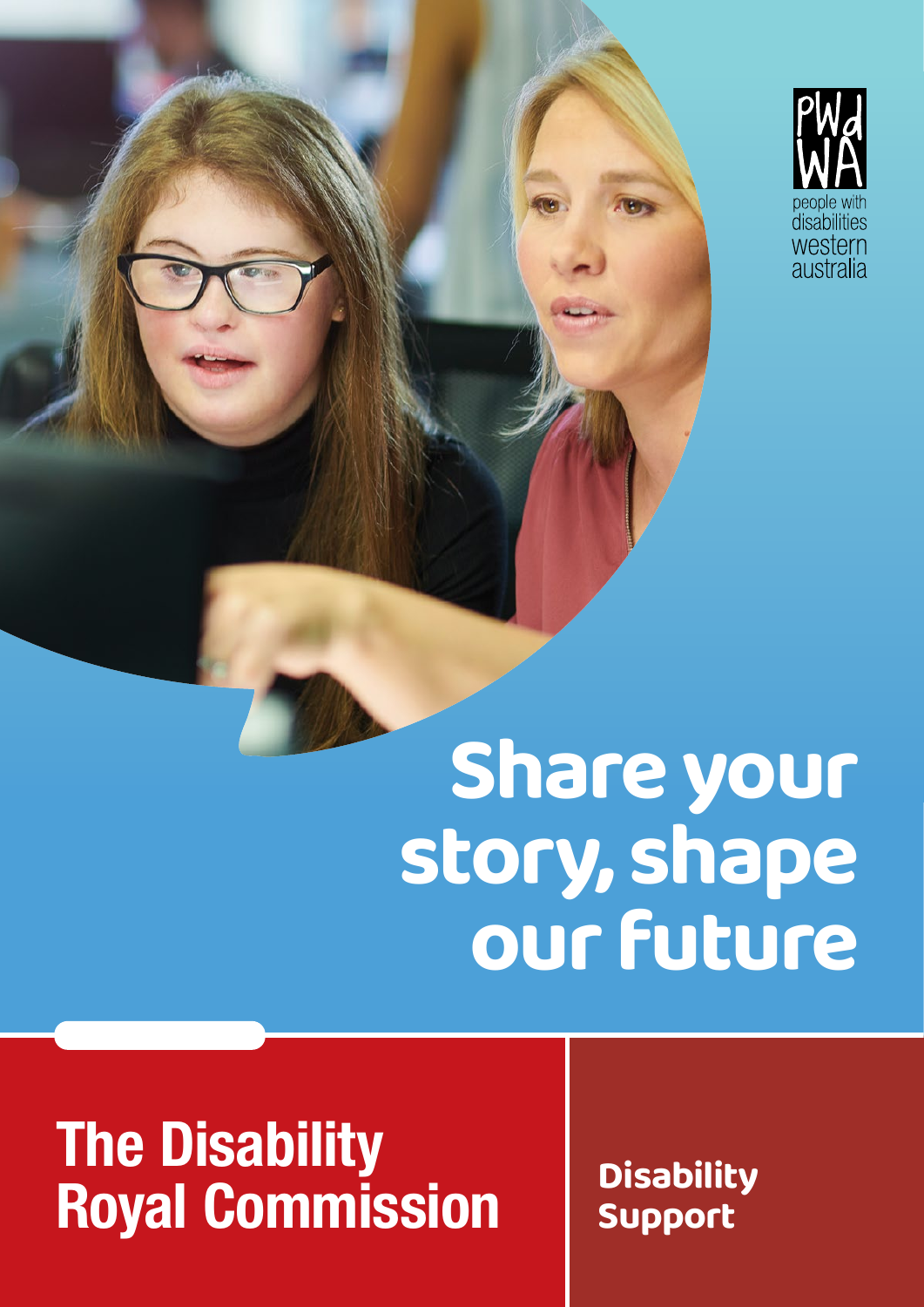## **How to communicate with you** Section 1 of 4

**What is your name?**

| Given Name(s):                                                                                                                      | <b>OR</b> I do not wish to<br>provide my name              |
|-------------------------------------------------------------------------------------------------------------------------------------|------------------------------------------------------------|
| Preferred name (if different from given name):                                                                                      | (submissions may be<br>made anyonymously)                  |
| Family name:                                                                                                                        |                                                            |
| Mr<br><b>Miss</b><br>Title:<br><b>Mrs</b><br>Ms<br>Dr                                                                               |                                                            |
| Professor<br><b>Associate Professor</b><br>Other                                                                                    |                                                            |
| What is your preferred contact number?                                                                                              |                                                            |
| Contact number:                                                                                                                     | <b>OR</b> I do not wish to<br>provide my contact<br>number |
| What is your email address?                                                                                                         |                                                            |
| Email address:                                                                                                                      | <b>OR</b> I do not wish to<br>provide my email<br>address  |
| What is your postal address?                                                                                                        |                                                            |
| Street address:                                                                                                                     | <b>OR</b> I do not wish to<br>provide my postal            |
| Suburb:                                                                                                                             | address                                                    |
| State:<br>Postcode:                                                                                                                 |                                                            |
| What is the best way to contact you?                                                                                                |                                                            |
| By phone call $\Box$<br>By text message <b>b</b> By email                                                                           | <b>OR</b> I do not want to<br>be contacted by the          |
| In writing by post<br>Other (specify)                                                                                               | Royal Comission                                            |
| What time of day is best for you? Morning<br>Afternoon                                                                              | No Preference                                              |
| Is there anyone else you need/would like to be part of this phone call? Yes                                                         | No                                                         |
| Is there any other information you would like us to know about your<br>communication needs or how you would like us to contact you? |                                                            |
|                                                                                                                                     |                                                            |
|                                                                                                                                     |                                                            |







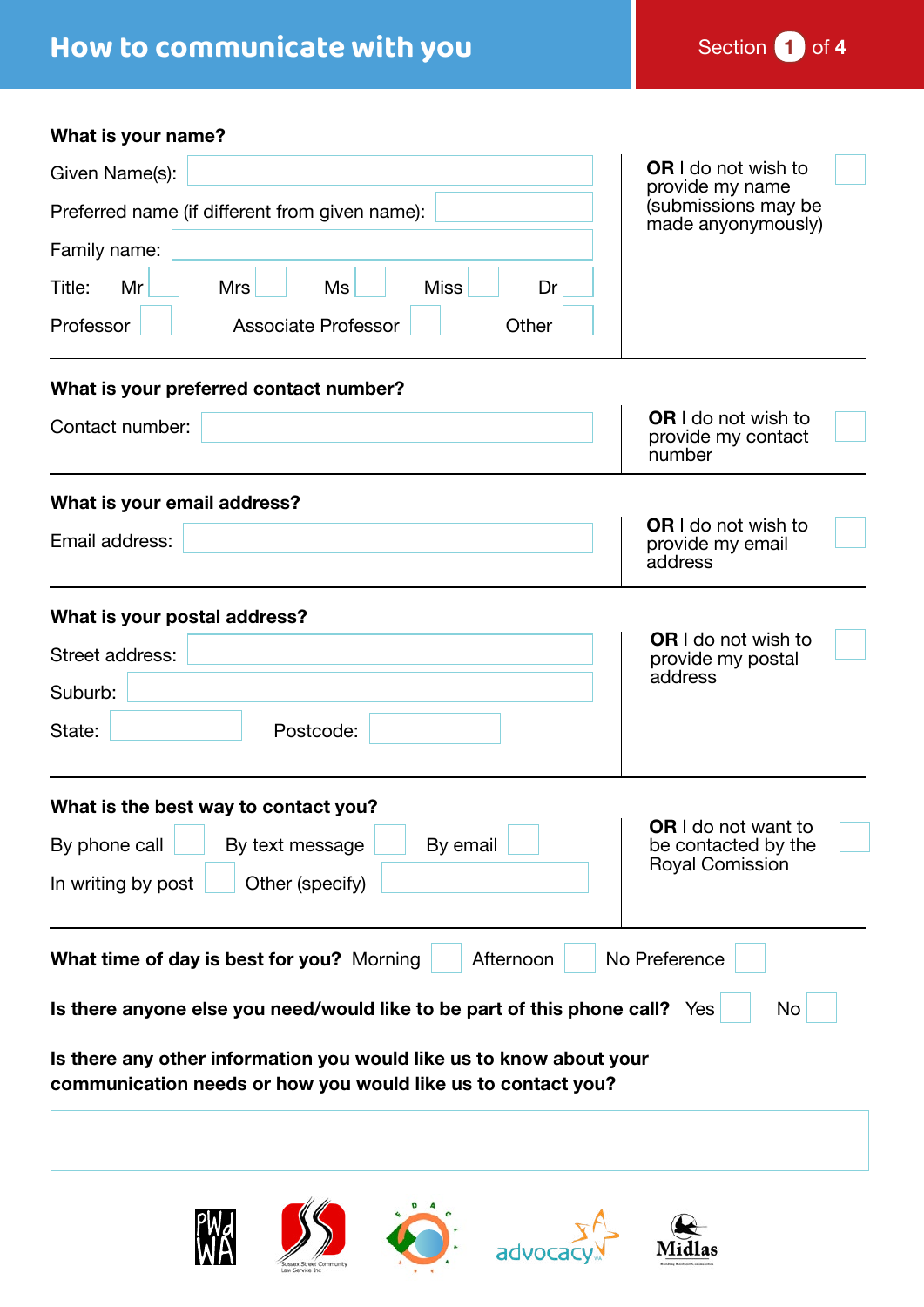

#### *This section is about the information you would like to share with the Royal Commission.*

| How are you going to share your experiences with us?                                     |
|------------------------------------------------------------------------------------------|
| I am using this form to make a written submission (with or without attachments)          |
| I am going to attach a written submission, image or artwork that I have already prepared |
| I am going to attach a video or audio submission                                         |
| I wish to provide additional information to a previous submission                        |
| Who are you making this submission for?                                                  |
| I am making this submission for myself                                                   |
| I am making this submission for another person/s                                         |
| I am making this submission for myself as well as for another person                     |
| I am providing information on behalf of an organisation or institution                   |
| Other (please specify)                                                                   |

#### **How would you like us to use your information?**

We will only use your information in the way that you agree to. However, in line with our legal obligations, we may need to black out (redact) part of your submission, or may not publish your material even if you would like us to do so.

You can get free legal advice to help you understand your options in sharing your experience with the Royal Commission. Please call 1800 771 800 (9:15am-5:15pm AEDT Monday to Friday, excluding public holidays). If you would like support to consider which selection to make, please contact us.

#### **Public – published on website**

If you select this box, your submission may be published on the Royal Commission's website. Your submission may also be referenced in any public document prepared by the Royal Commission, for example, our interim or final reports.

Your name and other identifying details about you may be included. However, your contact details including your phone number or address will not be published.

#### **(Section Continued Over Page)**







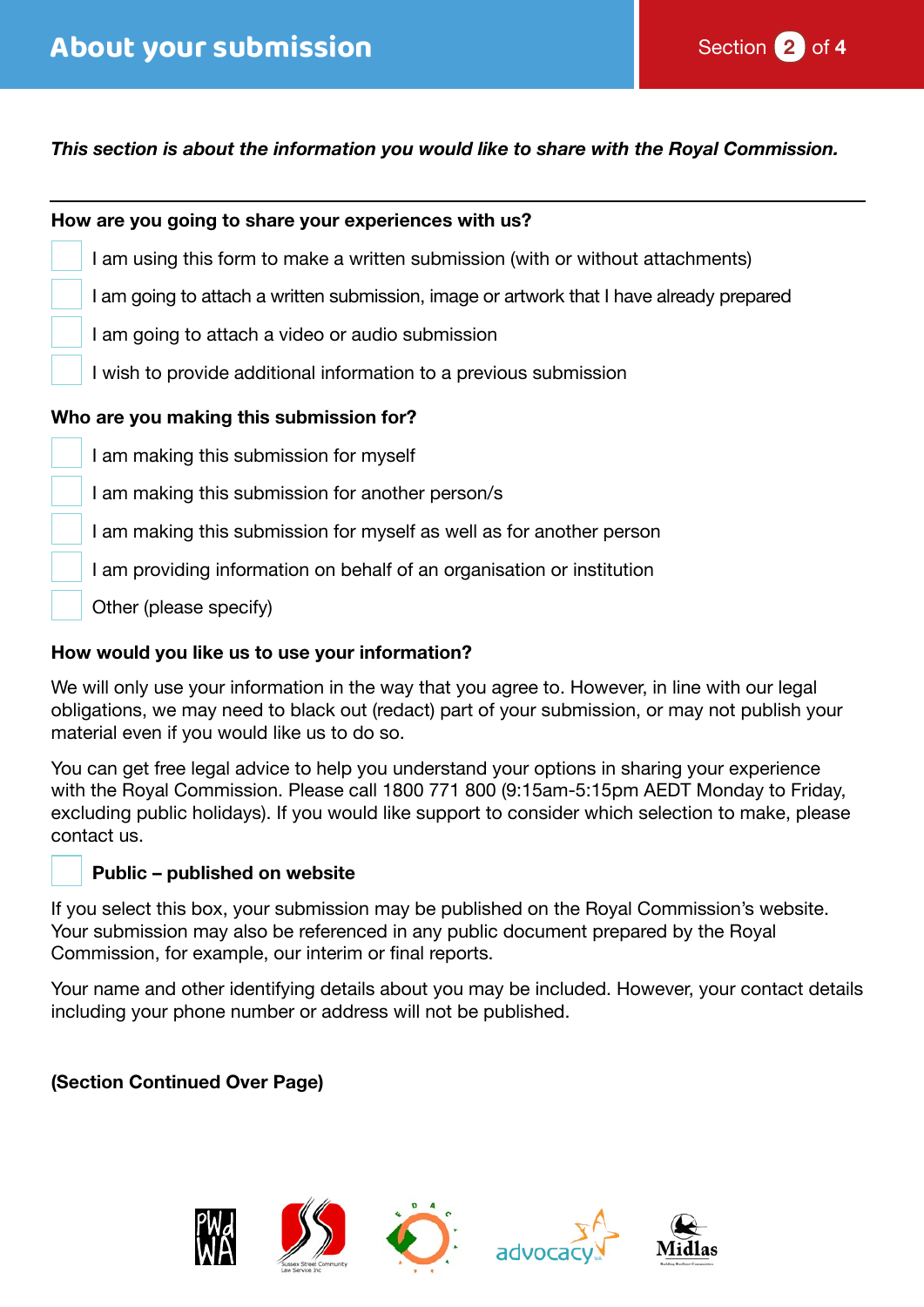#### **Anonymous – published on website**

If you select this box, your submission will only be published on our website, or used in other public reports or materials, in de-identified form.

De-identified means that your name and any features that would identify you will be removed. Anyone reading the material would not know that it refers to you.

The whole or part of your submission may be quoted or paraphrased. Your submission may also be developed into a brief narrative to tell your story, without mentioning your name or other details that would identify you.

Using your information in a de-identified way will help to give the community an understanding about your experiences without identifying you.

#### **Anonymous – not published on website**

If you select this box, your submission will not be published on our website, but may be used in a de-identified form in other public reports or materials.

De-identified means that your name and any features that would identify you will be removed. Anyone reading the material would not know that it refers to you.

The whole or part of your submission may be quoted or paraphrased. Your submission may also be developed into a brief narrative to tell your story, without mentioning your name or other details that would identify you.

Using your information in a de-identified way will help to give the community an understanding about your experiences without identifying you.

#### **Restricted**

If you select this box, your submission will not be published in any way in any format. This means that we will not refer to the information you have provided to the Royal Commission in any public document, in any way.

Even if you select this box, once the Royal Commission has come to an end, your information may be accessed under subpoena or freedom of information legislation.

#### **Unsure**

Some people may be concerned about providing certain types of information to the Royal Commission. If you are concerned about the confidentiality of your information, you should seek legal advice.

You can get free independent legal advice to help you understand your options in sharing your experience with the Royal Commission. Please call 1800 771 800 (9:15am-5:15pm AEDT Monday to Friday, excluding public holidays).

If you are unsure about providing information to the Royal Commission, please select this box and we will contact you to discuss your options.

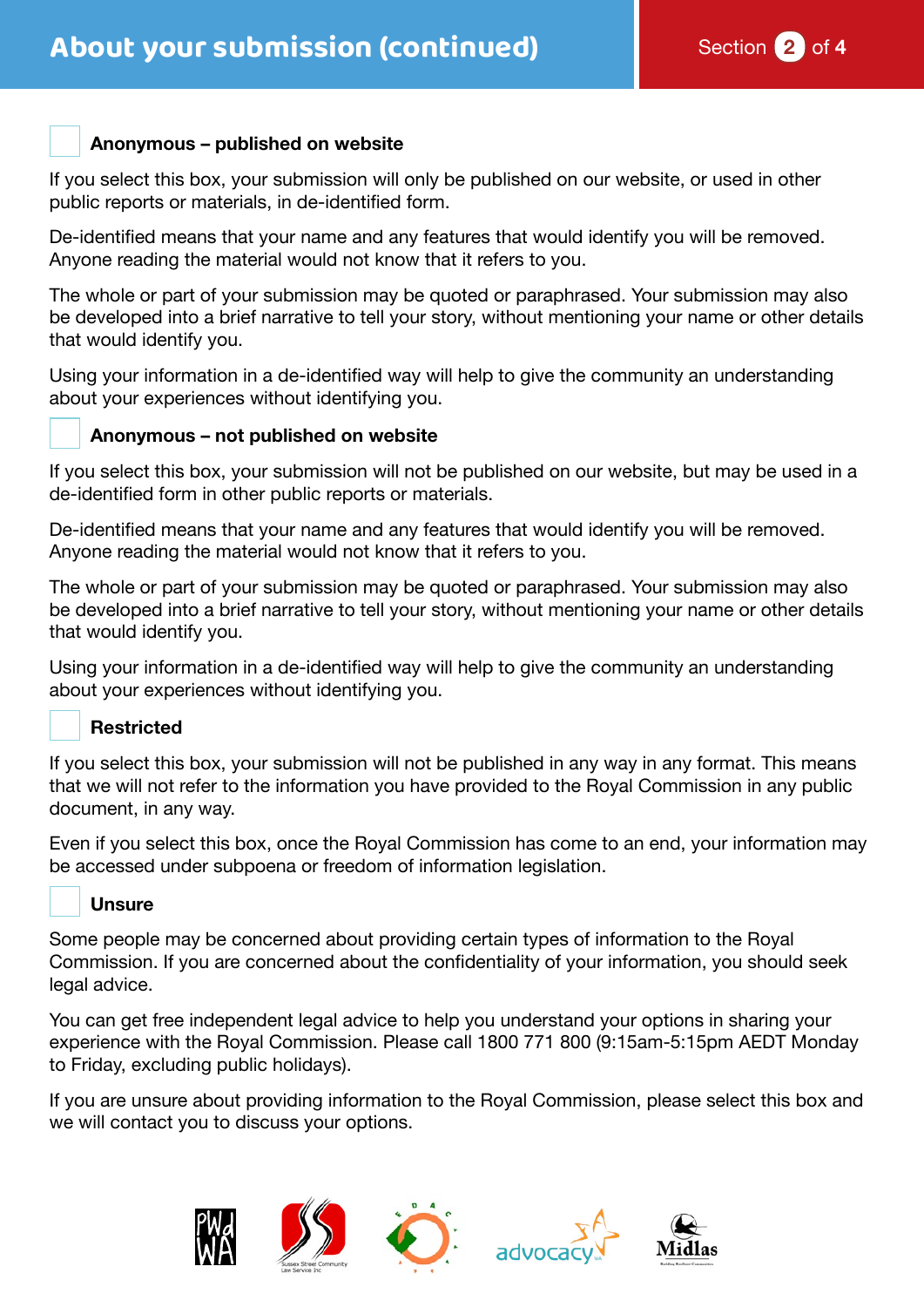These questions are about you – the person who is submitting this information. Please remember, you only have to answer what you feel comfortable with. You can leave blank any question you don't wish to answer. These questions allow us to know more about the person who is making the submission.

If you are making a submission for someone else, we will also ask you to complete an additional section below.

We recognise that some people may share their own experiences, as well as those of others. We also recognise that some people may be sharing a lifetime of experiences, and may have developed multiple perspectives over time. For example, you might be a person with disability and also work in the disability sector.

| What is your age range?                                                                          |  |
|--------------------------------------------------------------------------------------------------|--|
| I am under 18 years old<br>I am between 18 – 25 years old                                        |  |
| I am between 26 - 35 years old<br>I am between 36 - 45 years old                                 |  |
| I am between 46 - 55 years old<br>I am between 56 - 65 years old                                 |  |
| $l$ am $65+$                                                                                     |  |
| What is your current postcode?                                                                   |  |
| What is your gender?                                                                             |  |
| Female<br>Male<br>Intersex<br>Transgender                                                        |  |
| Other<br>Indeterminate, unspecified<br>Prefer not to say                                         |  |
| What is your main language other than English spoken at home?<br>In which country were you born? |  |
|                                                                                                  |  |
| Do you identify as a member of any of the following groups? Please tick all that apply           |  |
| First Nations person (Aboriginal or Torres Strait Islander)                                      |  |
| Person from a culturally or linguistically diverse background                                    |  |
| Person who identifies as LGBTQI+                                                                 |  |
| Do you identify as a person with disability?<br><b>No</b><br>Yes                                 |  |
| Do you provide support to a person/s with disability?<br><b>No</b><br>Yes                        |  |
|                                                                                                  |  |







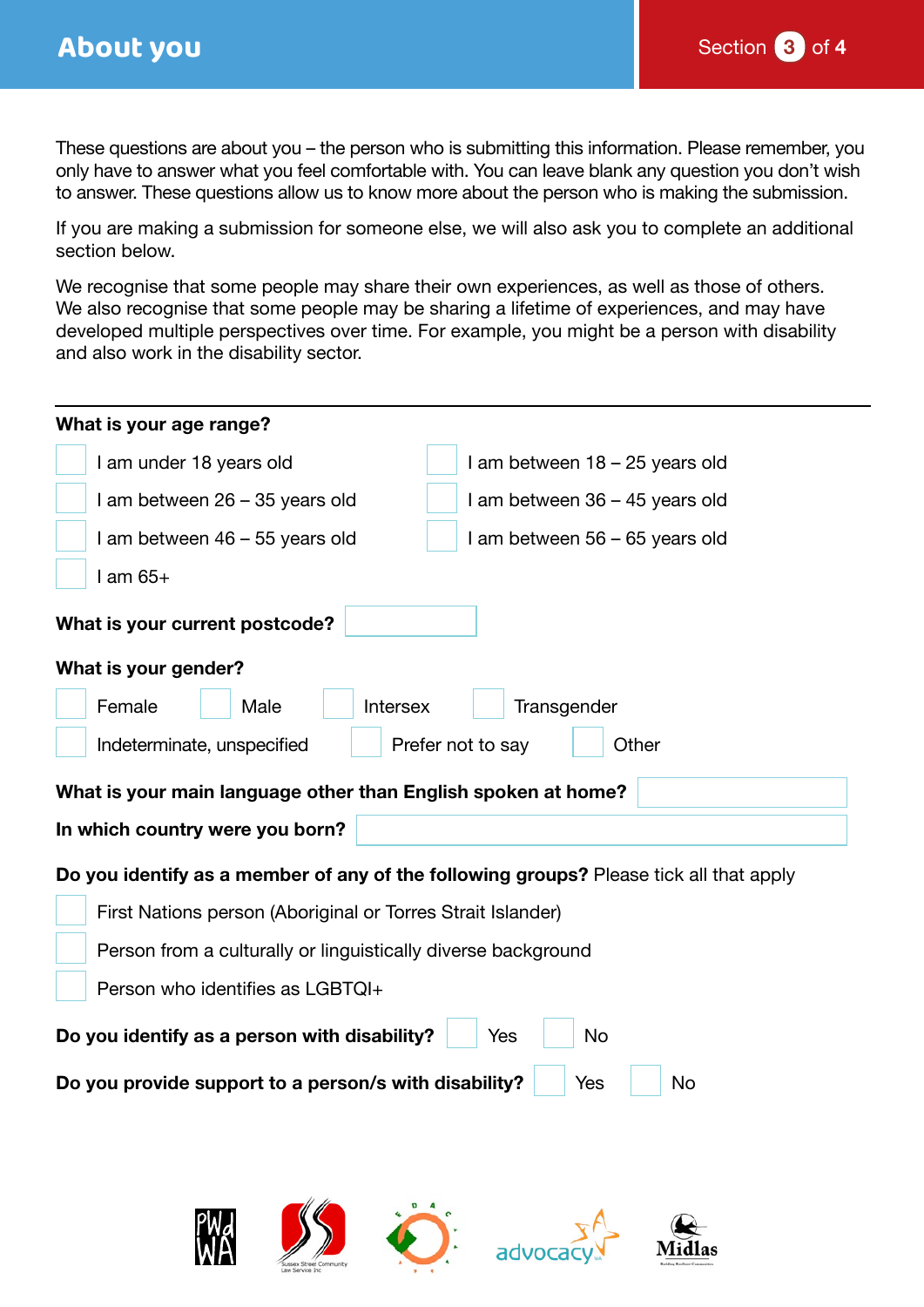### **Your Submission** Submission Section 4 **Section** 4 **of 4 Section**  $\overline{4}$  of 4



In sharing your experiences with us, you may find the following questions a useful starting point.

**What would you like to share with the Royal Commission about your experiences or knowledge of violence, abuse, neglect or exploitation of people with disability?**

**Have you shared these experiences with anyone before?**